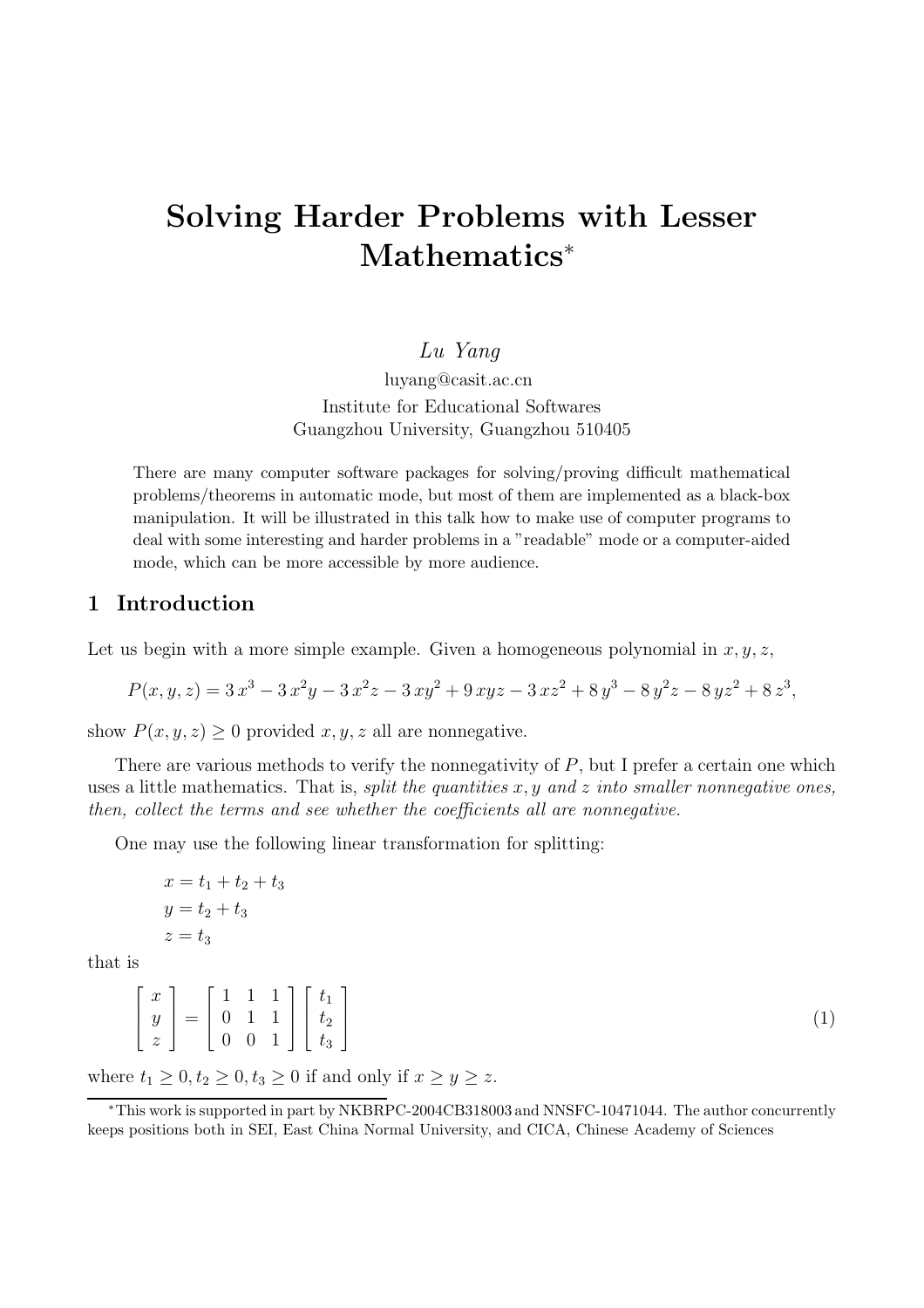By (1),  $P(x, y, z)$  transforms into a polynomial in  $t_1, t_2, t_3$ :

$$
P_1(t_1, t_2, t_3) = 3t_1^3 + 6t_1^2t_2 + 3t_1^2t_3 + 3t_1t_2t_3 + 5t_2^3 + 13t_2^2t_3.
$$
\n<sup>(2)</sup>

All the coefficients of (2) are nonnegative, so  $P(x, y, z) = P_1(t_1, t_2, t_3) \ge 0$  when  $x \ge y \ge z$ .

Otherwise, when  $x \ge z \ge y$ , we use the following transformation in stead of (1),

$$
\begin{bmatrix} x \\ z \\ y \end{bmatrix} = \begin{bmatrix} 1 & 1 & 1 \\ 0 & 1 & 1 \\ 0 & 0 & 1 \end{bmatrix} \begin{bmatrix} t_1 \\ t_2 \\ t_3 \end{bmatrix}
$$
 (3)

that keeps  $t_1 \geq 0, t_2 \geq 0, t_3 \geq 0$ , and  $P(x, y, z)$  is also transformed into

$$
P_1(t_1, t_2, t_3) = 3t_1^3 + 6t_1^2t_2 + 3t_1^2t_3 + 3t_1t_2t_3 + 5t_2^3 + 13t_2^2t_3,
$$

so  $P(x, y, z) = P_1(t_1, t_2, t_3) \ge 0$  for this instance.

Analogously, when  $y \ge x \ge z$  or  $z \ge x \ge y$ , we use the following transformations respectively,

$$
\begin{bmatrix} y \\ x \\ z \end{bmatrix} = \begin{bmatrix} 1 & 1 & 1 \\ 0 & 1 & 1 \\ 0 & 0 & 1 \end{bmatrix} \begin{bmatrix} t_1 \\ t_2 \\ t_3 \end{bmatrix}, \quad \begin{bmatrix} z \\ x \\ y \end{bmatrix} = \begin{bmatrix} 1 & 1 & 1 \\ 0 & 1 & 1 \\ 0 & 0 & 1 \end{bmatrix} \begin{bmatrix} t_1 \\ t_2 \\ t_3 \end{bmatrix}
$$

that both keep  $t_1 \geq 0, t_2 \geq 0, t_3 \geq 0$ , respectively, and  $P(x, y, z)$  is transformed into

$$
P_2(t_1, t_2, t_3) = 8t_1^3 + 21t_1^2t_2 + 13t_1^2t_3 + 15t_1t_2^2 + 23t_1t_2t_3 + 5t_2^3 + 13t_2^2t_3,
$$
\n<sup>(4)</sup>

so  $P(x, y, z) = P_2(t_1, t_2, t_3) \ge 0$  for the two instances.

Finally, when  $y \ge z \ge x$  or  $z \ge y \ge x$ , we use the following transformations respectively,

$$
\begin{bmatrix} y \\ z \\ x \end{bmatrix} = \begin{bmatrix} 1 & 1 & 1 \\ 0 & 1 & 1 \\ 0 & 0 & 1 \end{bmatrix} \begin{bmatrix} t_1 \\ t_2 \\ t_3 \end{bmatrix}, \quad \begin{bmatrix} z \\ y \\ x \end{bmatrix} = \begin{bmatrix} 1 & 1 & 1 \\ 0 & 1 & 1 \\ 0 & 0 & 1 \end{bmatrix} \begin{bmatrix} t_1 \\ t_2 \\ t_3 \end{bmatrix}
$$

that both keep  $t_1 \geq 0, t_2 \geq 0, t_3 \geq 0$ , respectively, and  $P(x, y, z)$  is transformed into

$$
P_3(t_1, t_2, t_3) = 8t_1^3 + 16t_1^2t_2 + 13t_1^2t_3 + 3t_1t_2t_3 + 3t_2^2t_3,
$$
\n
$$
(5)
$$

so  $P(x, y, z) = P_3(t_1, t_2, t_3) \geq 0$  for the last two instances.

Let us sum up the procedure above: There are 6 different orders of  $x, y, z$  sorting by size. Each of the orders corresponds a linear transformation which splits  $x, y, z$  into smaller nonnegative quantities  $t_1, t_2, t_3$  and transforms  $P(x, y, z)$  into a polynomial in  $t_1, t_2, t_3$ . Since every resulting polynomial is of nonnegative coefficients, the original polynomial  $P$  is nonnegative as well.

This proof uses a little mathematics only: the sum and the product of nonnegative numbers must be nonnegative, too. The trick like this has been frequently applied to symmetric polynomials by so many people for so many years that I cannot list all the names and jobs. What we will try here is to apply the "splitting" method to nonnegativity decision for much more polynomials including asymmetric and symmetric ones which appear in various problems.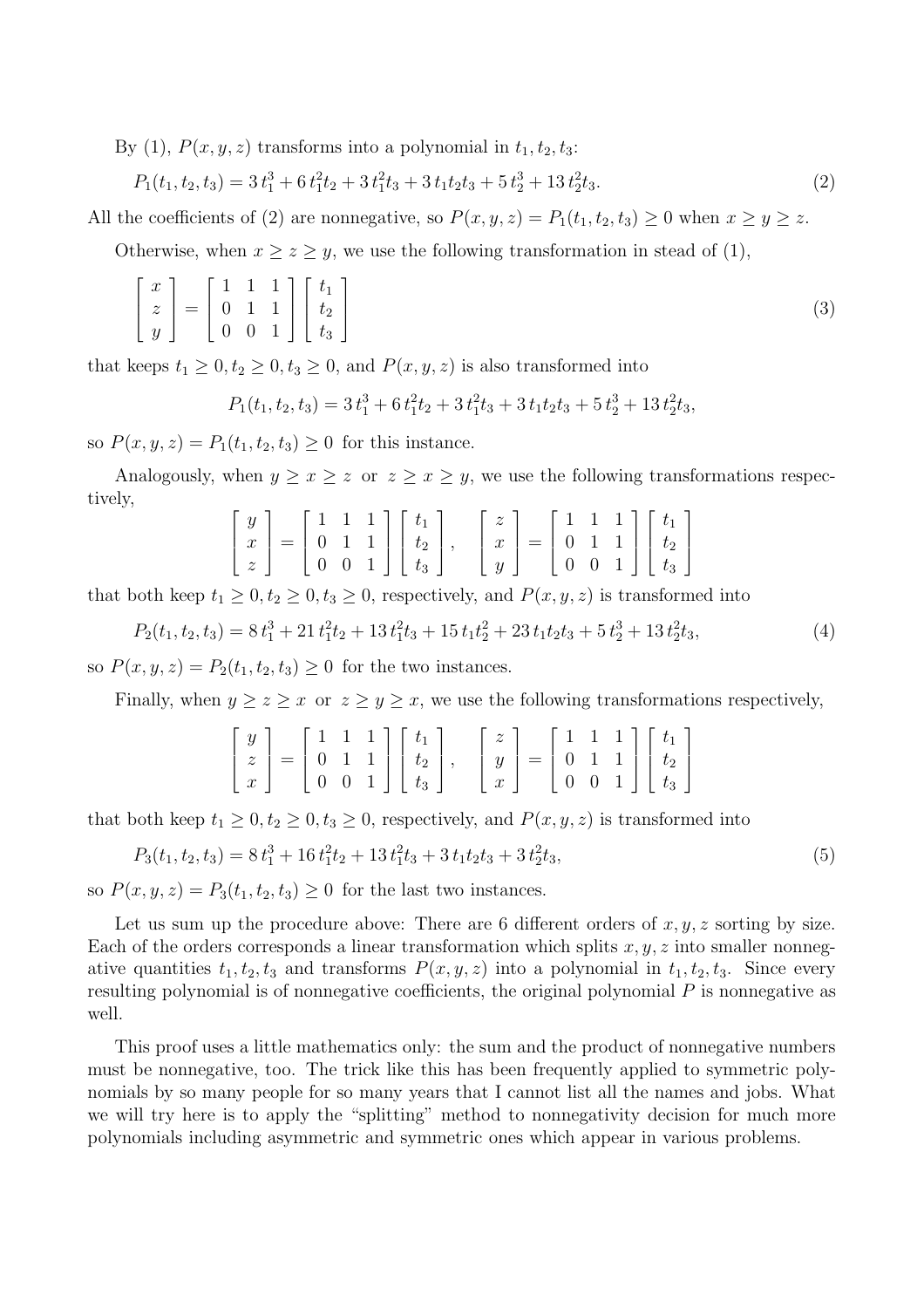# 2 Difference Substitution

Referring to the example in Section 1, we call the set  $\{P_1, P_2, P_3\}$  the Difference Substitution of P and denoted by  $DS(P)$ , because

$$
\begin{cases}\n x = t_1 + t_2 + t_3 \\
 y = t_2 + t_3 \\
 z = t_3\n\end{cases}\n\text{ means }\n\begin{cases}\n t_1 = x - y \\
 t_2 = y - z \\
 t_3 = z,\n\end{cases}\n\tag{6}
$$

i.e.,  $\{t_1, t_2, t_3\}$  is the difference sequence of  $\{x, y, z\}$ , and

$$
\begin{cases}\n x = t_1 + t_2 + t_3 \\
 z = t_2 + t_3 \\
 y = t_3\n\end{cases}\n\text{ means }\n\begin{cases}\n t_1 = x - z \\
 t_2 = z - y \\
 t_3 = y,\n\end{cases}\n\tag{7}
$$

i.e.,  $\{t_1, t_2, t_3\}$  is the difference sequence of  $\{x, z, y\}$ , etc.

Generally speaking, the Difference Substitution of a ternary polynomial has up to 6 members. Let us see another example:

$$
Q(x, y, z) = 2x4 - 3x2y2 - 6x2yz + 9x2z2 + 2xy3 - 6xyz2 - 4xz3 + 2y3z + 3y2z2 + z4,
$$

and then compute its Difference Substitution,  $DS(Q) = \{Q_1, Q_2, Q_3, Q_4, Q_5, Q_6\}$ , where

$$
Q_1 = 2 t_1^4 + 8 t_1^3 t_2 + 8 t_1^3 t_3 + 9 t_1^2 t_2^2 + 12 t_1^2 t_2 t_3 + 12 t_1^2 t_3^2 + 4 t_1 t_2^3 + t_2^4,
$$
  
\n
$$
Q_2 = 2 t_1^4 + 8 t_1^3 t_2 + 8 t_1^3 t_3 + 21 t_1^2 t_2^2 + 36 t_1^2 t_2 t_3 + 12 t_1^2 t_3^2 + 22 t_1 t_2^3 + 48 t_1 t_2^2 t_3 + 24 t_1 t_2 t_3^2
$$
\n
$$
+ 8 t_2^4 + 20 t_2^3 t_3 + 12 t_2^2 t_3^2,
$$
  
\n
$$
Q_3 = 2 t_1^3 t_2 + 4 t_1^3 t_3 + 3 t_1^2 t_2^2 + 12 t_1^2 t_2 t_3 + 12 t_1^2 t_3^2 + t_2^4,
$$
  
\n
$$
Q_4 = 2 t_1^3 t_2 + 4 t_1^3 t_3 + 9 t_1^2 t_2^2 + 24 t_1^2 t_2 t_3 + 12 t_1^2 t_3^2 + 12 t_1 t_2^3 + 36 t_1 t_2^2 t_3 + 24 t_1 t_2 t_3^2 + 6 t_2^4
$$
\n
$$
+ 16 t_2^3 t_3 + 12 t_2^2 t_3^2,
$$
  
\n
$$
Q_5 = t_1^4 + 3 t_1^2 t_2^2 + 10 t_1 t_2^3 + 12 t_1 t_2^2 t_3 + 8 t_2^4 + 20 t_2^3 t_3 + 12 t_2^2 t_3^2,
$$
  
\n
$$
Q_6 = t_1^4 + 4 t_1^3 t_2 + 9 t_1^2 t_2^2 + 12 t_1 t_2^3 + 12 t_1 t_2^2 t_3 + 6 t_2^4 + 16 t_2^3 t_3 + 12 t_2^2 t_3^2.
$$

Noting all coefficients of the polynomials in  $DS(Q)$  are nonnegative, by the same argument as that for  $P(x, y, z)$ , we conclude that  $Q(x, y, z) \geq 0$  whenever  $x, y, z$  all are nonnegative.

In general, for the *n*-variant polynomials, there are *n*! different orders of  $x_1, x_2, \dots, x_n$  sorting by size. To each order, say,  $x_1 \ge x_2 \ge \cdots \ge x_n$ , corresponds a "splitting" transformation,

$$
\begin{cases}\nx_1 = t_1 + t_2 + \dots + t_n \\
x_2 = t_2 + \dots + t_n \\
\dots \\
x_n = t_n,\n\end{cases} \tag{8}
$$

and  $t_1, t_2, \dots, t_n$  is just the difference sequence of  $x_1, x_2, \dots, x_n$ .

Analogously, the Difference Substitution of an *n*-variant polynomial  $F(x_1, x_2, \dots, x_n)$  has up to n! members. If all the coefficients of these members are nonnegative, then  $F \geq 0$  whenever  $x_1, x_2, \dots, x_n$  all are nonnegative, in other words, F is positive semi-definite on  $\mathbb{R}^n_+$ .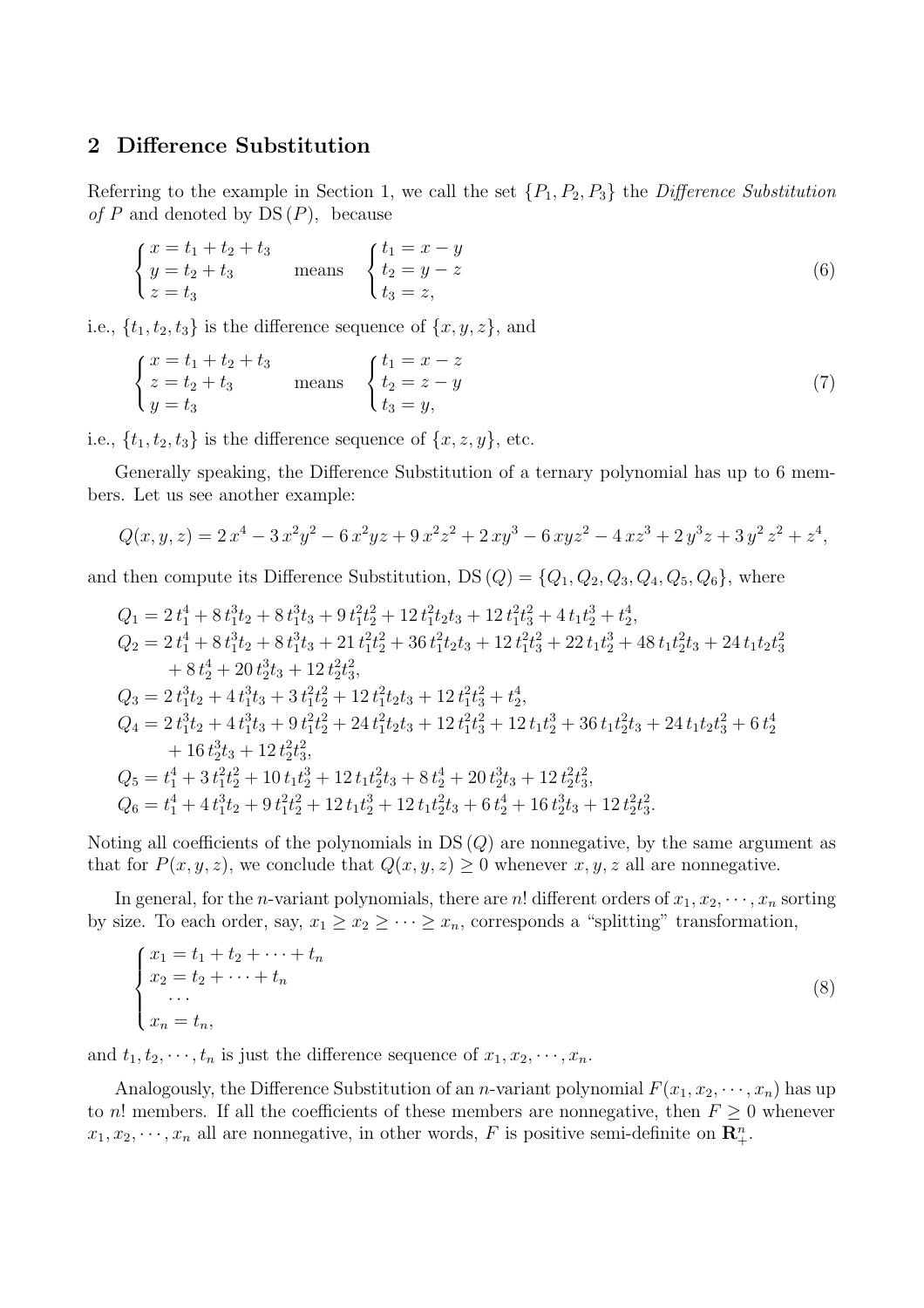For brevity, a set of polynomials is called *trivially nonnegative* if all the coefficients of its members are nonnegative. It must be pointed out that  $DS(F)$  to be trivially nonnegative is only a sufficient condition for F to be positive semi-definite on  $\mathbb{R}^n_+$ , but not a necessary one. In the practice of proving inequalities, however, we often meet polynomials whose Difference Substitutions are trivially nonnegative, so that these inequalities are proven very easily.

Problem 1. Show that the following polynomial is positive semi-definite on  $\mathbb{R}^3_+$ ,

$$
F = x3 + y3 + z3 - x2y - xy2 - x2z - xz2 - y2z - yz2 + 3 xyz.
$$
 (9)

This originated from the well-known Robinson's polynomial [3]. Here  $DS(F)$  consists of a single polynomial,  $t_1^3 + 2t_1^2t_2 + t_1^2t_3 + t_1t_2t_3 + t_2^2t_3$ , so it is trivially nonnegative, hence F positive semi-definite on  $\mathbb{R}^3_+$ .

Problem 2. Show that the following inequality holds on  $\mathbb{R}^3_+$ ,

$$
\left(\frac{1}{2}(x^2+y^2+z^2)(x+y+z)-xyz\right)^2 \le \frac{1}{2}\left(x^2+y^2+z^2\right)^3.
$$
\n(10)

In other words, show the polynomial

$$
F = x^{6} - 2 x^{5} y - 2 x^{5} z + 3 x^{4} y^{2} + 2 x^{4} y z + 3 x^{4} z^{2} - 4 x^{3} y^{3} - 4 x^{3} z^{3}
$$
  
+ 3 x<sup>2</sup>y<sup>4</sup> + 2 x<sup>2</sup>y<sup>2</sup>z<sup>2</sup> + 3 x<sup>2</sup>z<sup>4</sup> - 2 xy<sup>5</sup> + 2 xy<sup>4</sup>z + 2 xyz<sup>4</sup> - 2 xz<sup>5</sup> + y<sup>6</sup>  
- 2 y<sup>5</sup>z + 3 y<sup>4</sup>z<sup>2</sup> - 4 y<sup>3</sup>z<sup>3</sup> + 3 y<sup>2</sup>z<sup>4</sup> - 2 yz<sup>5</sup> + z<sup>6</sup>

to be positive semi-definite on  ${\bf R}^3_+$ . ( <code>http://www.mathlinks.ro/Forum/topic-54136.html</code>). Here  $DS(F)$  consists of a single polynomial,

$$
t_1^6 + 4\,t_1^5t_2 + 2\,t_1^5t_3 + 8\,t_1^4t_2^2 + 8\,t_1^4t_2t_3 + 3\,t_1^4t_3^2 + 8\,t_1^3t_2^3 + 12\,t_1^3t_2^2t_3 + 12\,t_1^3t_2t_3^2 + 4\,t_1^3t_3^3 + 4\,t_1^2t_2^4 + 8\,t_1^2t_2^3t_3 + 20t_1^2t_2t_3^2 + 20\,t_1^2t_2t_3^3 + 7\,t_1^2t_3^4 + 16\,t_1t_2^3t_3^2 + 36\,t_1t_2^2t_3^3 + 32\,t_1t_2t_3^4 + 10\,t_1t_3^5 + 8\,t_2^4t_3^2 + 24\,t_2^3t_3^3 + 32\,t_2^2t_3^4 + 20\,t_2t_3^5 + 5\,t_3^6,
$$

so it is trivially nonnegative, hence F positive semi-definite on  $\mathbb{R}^3_+$ .

Problem 3. Show that the following polynomial is positive semi-definite on  $\mathbb{R}^4_+$ ,

$$
F = a4b + b4c + c4d + d4a - abcd(a + b + c + d).
$$
 (11)

There are 24 different orders of a, b, c, d sorting by size. Each of the orders corresponds a linear transformation which splits  $a, b, c, d$  into smaller nonnegative quantities. We implemented all the 24 transformations by computer and obtained  $DS(F)$  which consists of 6 polynomials with nonnegative coefficients, so it is trivially nonnegative, hence F positive semi-definite on  $\mathbb{R}^4_+$ . This problem comes from http://www.mathlinks.ro/Forum/topic-45218.html

Problem 4. Show that the following polynomial is positive semi-definite on  $\mathbb{R}^5_+$ ,

$$
F = 1056 x_4 x_5^4 + 744 x_4^4 x_5 + 1120 x_3 x_5^4 + (672 x_2 + 192 x_5 + 352 x_4 + 512 x_3) x_1^4
$$
  
+  $(-3360 x_5 x_4 + 912 x_5^2 - 1440 x_2 x_3 + 752 x_3^2 + 672 x_2^2 - 2400 x_3 x_4 - 2400 x_5 x_2$   
+  $832 x_4^2 - 2880 x_5 x_3 - 1920 x_4 x_2) x_1^3 + 1224 x_3^4 x_4 + 1064 x_5 x_3^4 + (320 x_4^3 + 2016 x_2^2 x_3 - 96 x_2^3 - 3456 x_3 x_5 x_4 + 528 x_5^2 + 3312 x_5^2 x_4 + 112 x_3^3 + 2736 x_3^2 x_4 + 2016 x_2^2 x_5$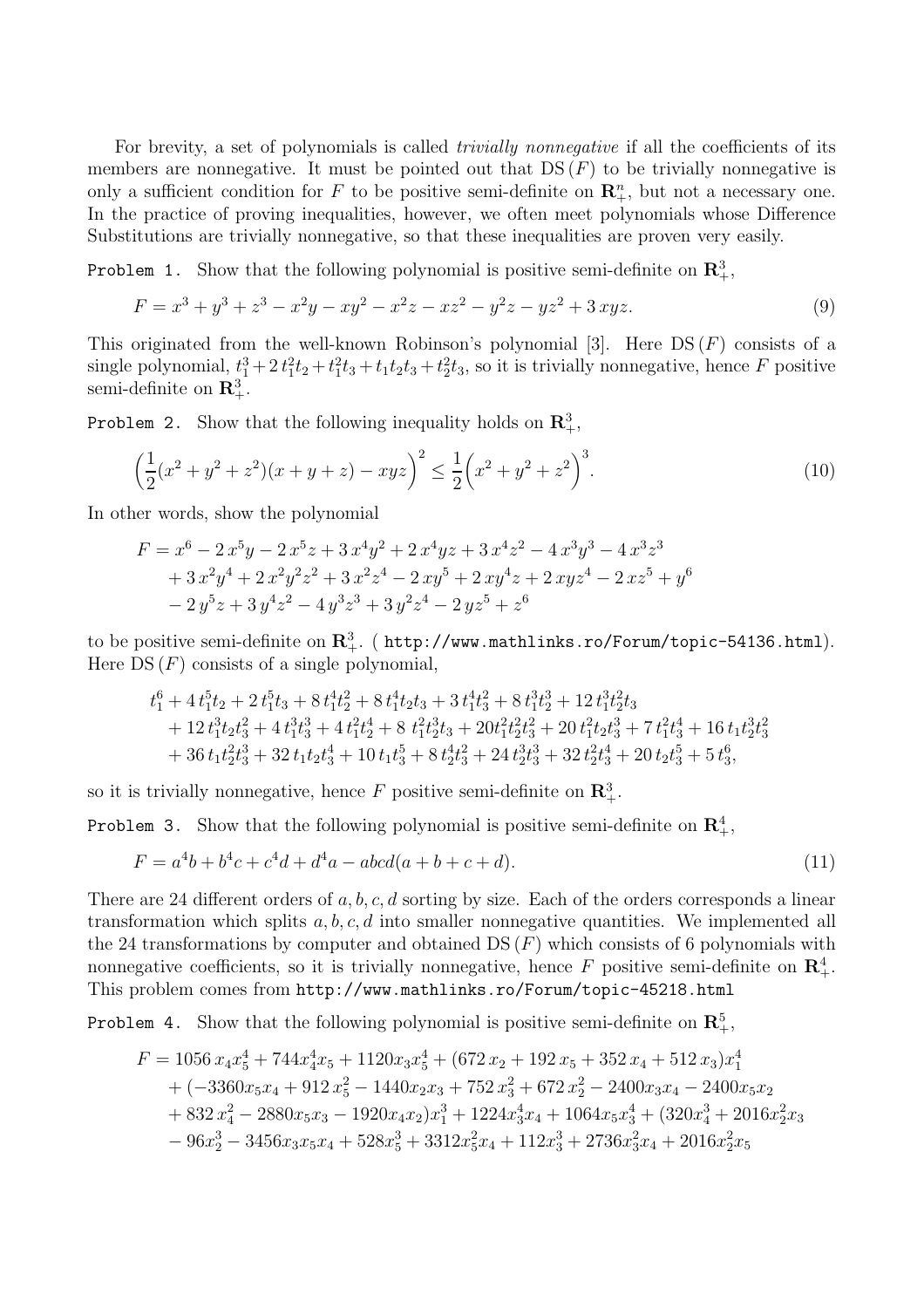$$
+3312x_5^2x_2+3312x_5^2x_3+2736x_3^2x_5+2592x_2x_4^2-3456x_2x_5x_4+1872x_2x_3^2+2016x_4x_2^2-3456x_2x_3x_4+3456x_4^2x_5-3456x_3x_5x_2+2592x_3x_4^2)x_1^2+1200x_2^4x_3+ (2736x_2^2x_3^2-4992x_5^3x_2-3744x_2^3x_5-4800x_4^3x_2-2784x_2^3x_3-4992x_3x_4^3-3264x_4x_2^3+3456x_4^2x_2^2-4320x_3^3x_4+1152\,x_2^2x_3x_4+2304x_2x_3^2x_4+1152\,x_2^2x_4x_5+2304x_3x_4^2x_5+2304x_2x_3^2x_5+1152\,x_2^2x_3x_5+2304x_2x_4^2x_5+1152\,x_3^2x_4x_5-4608x_3^3x_2+336x_2^4+1248x_5^4+1448x_4^4+1144x_3^4+4752x_5^2x_4^2+3744x_4^2x_3^2-5184x_5^3x_3+4176x_5^2x_2^2-5376x_4x_5^3-4800x_5x_3^3+4464x_5^2x_3^2-5856x_4^3x_5)x_1+1184x_5^4x_2+528x_2^3x_3^2+384x_3^2x_4^3-4992x_3^3x_2x_5+384x_3^3x_4^2+240x_5^2x_4^3+1320x_4^4x_3+144x_3^3x_2^2+1080x_3^4x_2+432x_1^5+560x_3^3x_2^2+880x_2^4x_5+6
$$

There are 120 different orders of  $x_1, x_2, x_3, x_4, x_5$  sorting by size. Each of the orders corresponds a linear transformation which splits  $x_1, x_2, x_3, x_4, x_5$  into smaller nonnegative quantities. We implemented all the 120 transformations by computer and obtained  $DS(F)$  which consists of 120 polynomials with nonnegative coefficients, so it is trivially nonnegative, hence  $F$  positive semidefinite on  ${\bf R}^5_+$ . This problem comes from " <code>http://guestbook.nease.net/read.php?user=</code> zgbdsyjxz&id=1118121244&curpage=36&page=2 ".

Problem 5. Show that the following inequality holds on  $\mathbb{R}^5_+$ ,

$$
\frac{a_1}{a_2 + a_3} + \frac{a_2}{a_3 + a_4} + \frac{a_3}{a_4 + a_5} + \frac{a_4}{a_5 + a_1} + \frac{a_5}{a_1 + a_2} \ge \frac{5}{2}.\tag{12}
$$

In other words, show the following polynomial to be positive semi-definite on  $\mathbb{R}^5_+$ ,

$$
F = 2 a_1^3 a_3 a_4 + 2 a_1^3 a_3 a_5 + 2 a_1^3 a_4^2 + 2 a_1^3 a_4 a_5 + 2 a_1^2 a_2^2 a_4 + 2 a_1^2 a_2^2 a_5 + 2 a_1^2 a_2 a_3^2 + a_1^2 a_2 a_3 a_4 - a_1^2 a_2 a_3 a_5 - 3 a_1^2 a_2 a_4^2 - 3 a_1^2 a_2 a_4 a_5 + 2 a_1^2 a_3^3 - 3 a_1^2 a_3^2 a_4 - 5 a_1^2 a_3^2 a_5 - 5 a_1^2 a_3 a_4^2 - 3 a_1^2 a_3 a_4 a_5 + 2 a_1^2 a_3 a_5^2 + 2 a_1^2 a_4^2 a_5 + 2 a_1 a_2^3 a_4 + 2 a_1 a_2^3 a_5 + 2 a_1 a_2^2 a_3^2 - a_1 a_2^2 a_3 a_4 - 3 a_1 a_2^2 a_3 a_5 - 5 a_1 a_2^2 a_4^2 - 3 a_1 a_2^2 a_4 a_5 + 2 a_1 a_2^2 a_5^2 + 2 a_1 a_2 a_3^3 - 3 a_1 a_2 a_3^2 a_4 - 3 a_1 a_2 a_3^2 a_5 - 3 a_1 a_2 a_3 a_4^2 + a_1 a_2 a_3 a_5^2 + 2 a_1 a_2 a_4^3 + a_1 a_2 a_4^2 a_5 - a_1 a_2 a_4 a_5^2 + 2 a_1 a_3^3 a_5 + 2 a_1 a_3^2 a_4^2 + a_1 a_3^2 a_4 a_5 - 3 a_1 a_3^2 a_5^2 + 2 a_1 a_3 a_4^3 - a_1 a_3 a_4 a_5^2 - 3 a_1 a_3 a_4 a_5^2 + 2 a_2^3 a_4 a_5 + 2 a_2^3 a_5^2 + 2 a_2^2 a_3^2 a_4^2 - a_2 a_3^2 a_4 a_5 - 5 a_2^2 a_3 a_4^2 - 3 a_2^2 a_3 a_4^2 - 3 a_2^2 a_4 a_5^2 + 2 a
$$

There are 120 different orders of  $a_1, a_2, a_3, a_4, a_5$  sorting by size. Each of the orders corresponds a linear transformation which splits  $a_1, a_2, a_3, a_4, a_5$  into smaller nonnegative quantities. We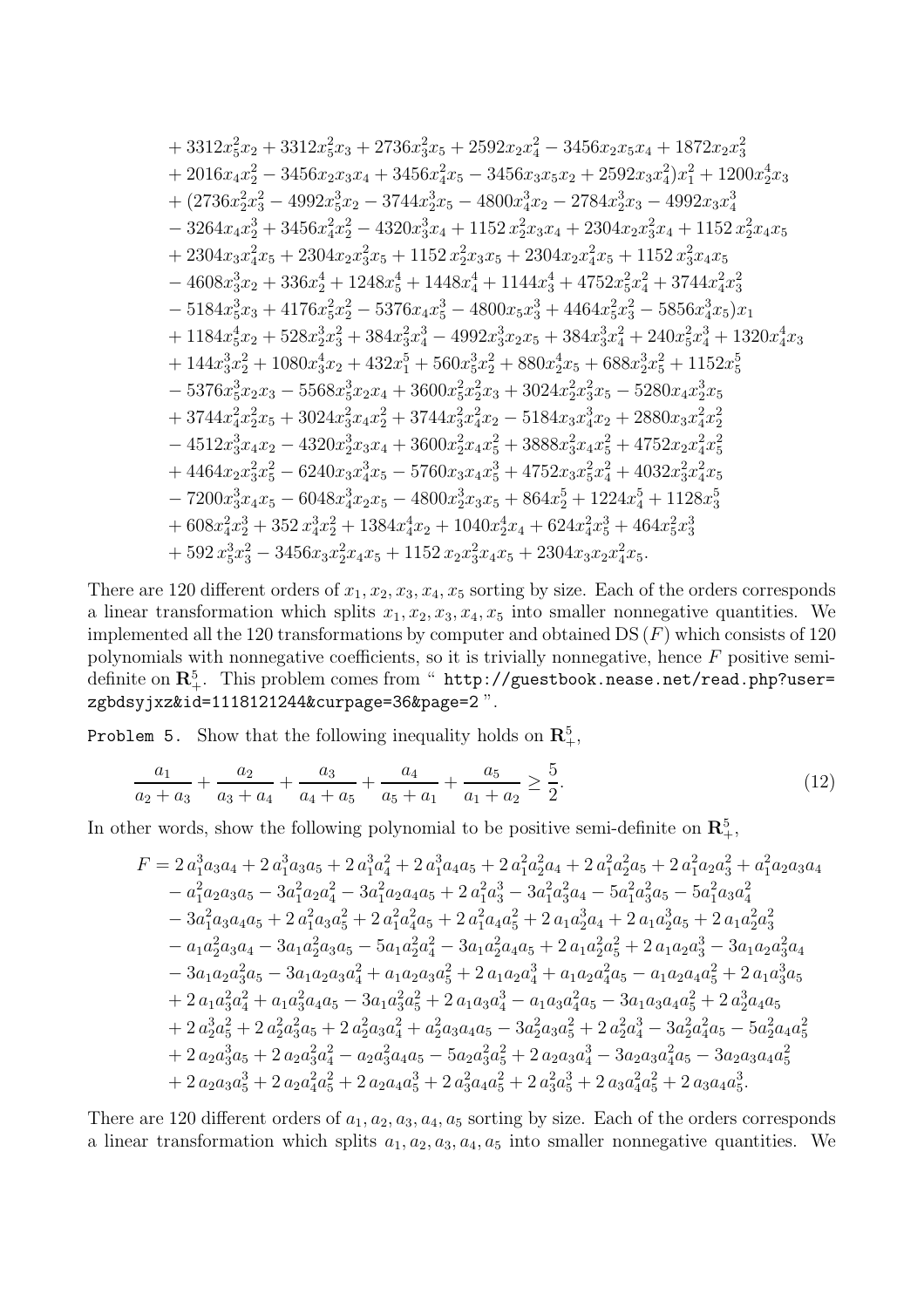implemented all the 120 transformations by computer and obtained  $DS(F)$  which consists of 24 polynomials with nonnegative coefficients, so it is trivially nonnegative, hence  $F$  positive semi-definite on  $\mathbb{R}^5_+$ . This is the so-called "5-cyclic inequality".

Problem 6. Show that the following inequality holds on  $\mathbb{R}^{10}_+$ ,

$$
F = \sum_{k=1}^{10} a_k^{10} - 10 \prod_{k=1}^{10} a_k \ge 0.
$$

Here  $DS(F)$  consists of a single polynomial with nonnegative coefficients, hence F positive semi-definite on  $\mathbb{R}^{10}_+$ . The computation was implemented by computer.

It is obvious for any symmetric polynomial that the Difference Substitution consists of a single member only, because all the distinct orders of the variables lead to the same polynomial.

Problem 7. Show that the following polynomial is positive semi-definite on  $\mathbb{R}^4_+$ ,

$$
F = (-x_3^2 - 2x_4x_1 + 6x_1^2 + 6x_2^2 + 4x_2x_1 - x_4^2 - 2x_2x_3 - 2x_3x_1 - 2x_4x_2)(x_1 - x_2)^{1000}
$$
  
+  $(-2x_4x_1 - 2x_3x_1 - 2x_4x_2 + 4x_3x_4 + 6x_4^2 - x_1^2 - 2x_2x_3 - x_2^2 + 6x_3^2)(x_3 - x_4)^{1000}$   
+  $(6x_4^2 - x_3^2 - 2x_2x_3 + 6x_2^2 - 2x_2x_1 - x_1^2 - 2x_3x_4 + 4x_4x_2 - 2x_4x_1)(x_2 - x_4)^{1000}$   
+  $(6x_3^2 - x_1^2 - x_4^2 + 6x_2^2 - 2x_3x_1 - 2x_2x_1 - 2x_3x_4 - 2x_4x_2 + 4x_2x_3)(x_2 - x_3)^{1000}$   
+  $(-x_2^2 + 6x_1^2 - 2x_3x_1 - 2x_4x_2 + 6x_4^2 - 2x_3x_4 + 4x_4x_1 - x_3^2 - 2x_2x_1)(x_4 - x_1)^{1000}$   
+  $(-2x_4x_1 - 2x_2x_1 - 2x_3x_4 - x_4^2 + 6x_3^2 - 2x_2x_3 + 6x_1^2 + 4x_3x_1 - x_2^2)(x_3 - x_1)^{1000}$ .

This quaternary polynomial is of degree ! Here DS  $(F)$  consists, however, of one member only because  $F$  is symmetric. And the coefficients of the single member are all nonnegative, hence F positive semi-definite on  $\mathbb{R}^4_+$ . The CPU time and RAM spent for the process are about 370 seconds and 680M on a P4 2.4G computer. So far we do not know any program else which could do this problem as well.

#### 3 Successive Difference Substitution

Given a homogeneous polynomial  $F$ , what can we do if the Difference Substitution of  $F$  is not trivially nonnegative, i.e.  $DS(F)$  includes polynomials with some negative coefficients?

For example, to prove the 4-cyclic inequality,

$$
\frac{a_1}{a_2 + a_3} + \frac{a_2}{a_3 + a_4} + \frac{a_3}{a_4 + a_1} + \frac{a_4}{a_1 + a_2} \ge 2,
$$
\n(13)

we need show the following polynomial is positive semi-definite on  $\mathbb{R}^4_+$ ,

$$
F = a_1^3 a_3 + a_1^3 a_4 + a_1^2 a_2^2 - a_1^2 a_2 a_4 - 2 a_1^2 a_3^2 - a_1^2 a_3 a_4 + a_1^2 a_4^2 + a_1 a_2^3 - a_1 a_2^2 a_3 - a_1 a_2^2 a_4
$$
  
\n
$$
- a_1 a_2 a_3^2 + a_1 a_3^3 - a_1 a_3 a_4^2 + a_2^3 a_4 + a_2^2 a_3^2 - 2 a_2^2 a_4^2 + a_2 a_3^3 - a_2 a_3^2 a_4 - a_2 a_3 a_4^2 + a_2 a_4^3
$$
  
\n
$$
+ a_3^2 a_4^2 + a_3 a_4^3.
$$
\n(14)

Here  $DS(F)$  consists 6 polynomials, one of which with some negative coefficients, namely,

$$
F_1 = t_1^3 t_2 + t_1^3 t_3 + 2 t_1^3 t_4 + t_1^2 t_2^2 + 2 t_1^2 t_2 t_3 + 4 t_1^2 t_2 t_4 + 2 t_1^2 t_3^2 + 5 t_1^2 t_3 t_4 + 4 t_1^2 t_4^2 - t_1 t_2^2 t_3 - t_1 t_2 t_3^2 - 2 t_1 t_2 t_3 t_4 + t_1 t_3^3 + t_1 t_3^2 t_4 + t_2^2 t_3^2 + 3 t_2 t_3^3 + 4 t_2 t_3^2 t_4 + 2 t_3^4 + 6 t_3^3 t_4 + 4 t_3^2 t_4^2,
$$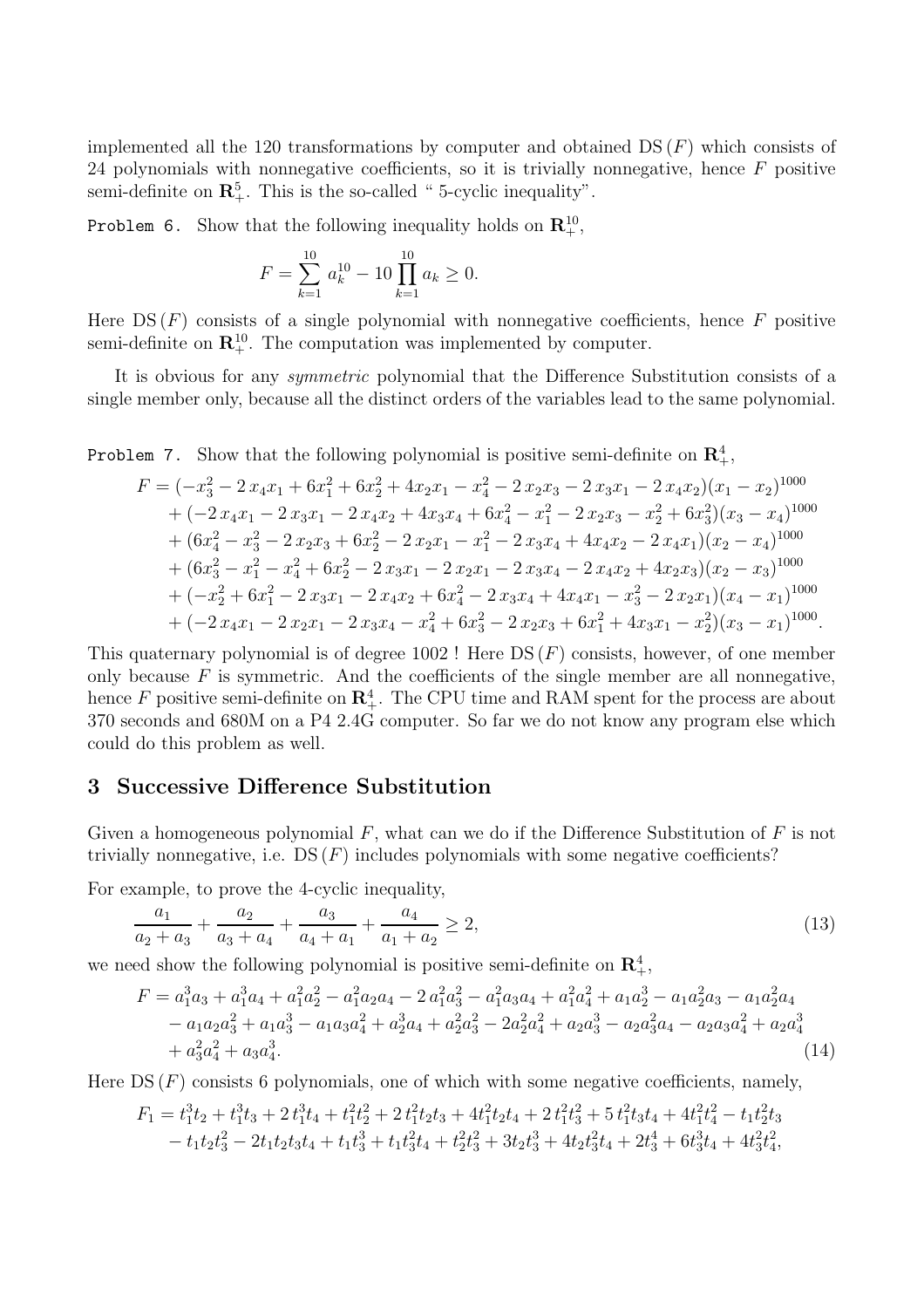so it is not trivially nonnegative. We can prove, however, the nonnegativity of  $F_1$  on  $\mathbb{R}^4_+$  by use the splitting transformations again, for instance, the following one,

$$
\begin{cases}\n t_1 = u_1 + u_2 + u_3 + u_4 \\
 t_2 = u_2 + u_3 + u_4 \\
 t_3 = u_3 + u_4 \\
 t_4 = u_4,\n\end{cases}
$$
\n(15)

corresponds to the order  $t_1 \geq t_2 \geq t_3 \geq t_4$ . We implemented 24 transformations by computer and obtained  $DS(F_1)$  which consists of 24 polynomials with nonnegative coefficients, so  $F_1$  is positive semi-definite on  $\mathbb{R}^4_+$ , hence F too.

Let us formally define the procedure by induction as follows.

- Given a polynomial  $F$ , compute the Difference Substitution, DS  $(F)$ .
- Define  $DS_0(F) = \{F\}, DS_1(F) = DS(F).$
- If the set  $DS_k(F)$  is trivially nonnegative, stop.
- Otherwise, denote the polynomials in  $DS_k(F)$  which are with some negative coefficients by  $F_{k,1}, F_{k,2}, \dots, F_{k,l_k}$ , compute DS  $(F_{k,1}), \text{DS}(F_{k,2}), \dots, \text{DS}(F_{k,l_k}).$

• Define 
$$
DS_{k+1}(F) = \bigcup_{i=1}^{l_k} DS(F_{k,i}).
$$

• If  $DS_{k+1}(F)$  is trivially nonnegative, stop. Otherwise, the procedure will continue.

The procedure may possibly never terminate even though the original polynomial  $F$  is positive semi-definite. We have a short program named SDS (Successive Difference Substitution) written in Maple which just implements one step of the above procedure. For instance, to verify the nonnegativity of previous polynomial (14),

$$
F = a_1^3 a_3 + a_1^3 a_4 + a_1^2 a_2^2 - a_1^2 a_2 a_4 - 2 a_1^2 a_3^2 - a_1^2 a_3 a_4 + a_1^2 a_4^2 + a_1 a_2^3 - a_1 a_2^2 a_3 - a_1 a_2^2 a_4
$$
  
\n
$$
- a_1 a_2 a_3^2 + a_1 a_3^3 - a_1 a_3 a_4^2 + a_2^3 a_4 + a_2^2 a_3^2 - 2 a_2^2 a_4^2 + a_2 a_3^3 - a_2 a_3^2 a_4 - a_2 a_3 a_4^2 + a_2 a_4^3
$$
  
\n
$$
+ a_3^2 a_4^2 + a_3 a_4^3,
$$

the input  $sds(sds(F))$  creates an output: "The form is positive semi-definite". We used here program SDS twice.

Problem 8. Show that the following polynomial is positive semi-definite on  $\mathbb{R}^3_+$ ,

$$
H = x^4y^2 - 2x^4yz + x^4z^2 + 3x^3y^2z - 2x^3yz^2 - 2x^2y^4 - 2x^2y^3z + x^2y^2z^2 + 2xy^4z + y^6.
$$

The input  $sds(sds(sds(sds(H))))$  creates an output: "The form is positive semi-definite". Program SDS was used five times. We may use the recurrence command instead,

> for i to 5 do H:=sds(H) od: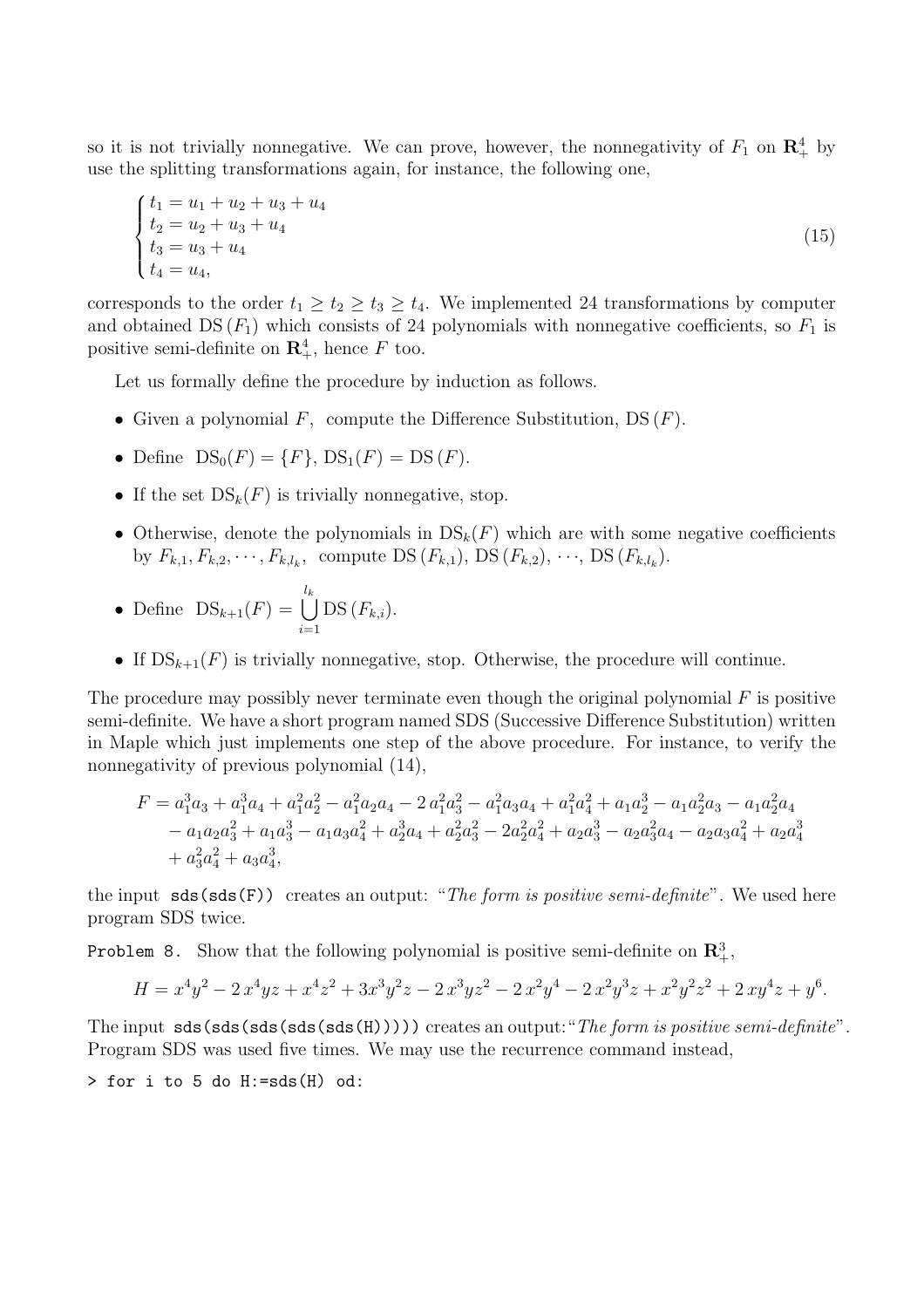Problem 9. Show that the following polynomial is positive semi-definite on  $\mathbb{R}^3_+$ ,

$$
F = 8x^{7} + (8z + 6y)x^{6} + 2y(31y - 77z)x^{5} - y(69y^{2} - 2z^{2} - 202yz)x^{4}
$$
  
+ 2y(9y<sup>3</sup> + 57yz<sup>2</sup> - 85y<sup>2</sup>z + 9z<sup>3</sup>)x<sup>3</sup> + 2y<sup>2</sup>z(-13z<sup>2</sup> - 62yz + 27y<sup>2</sup>)x<sup>2</sup>  
+ 2y<sup>3</sup>z<sup>2</sup>(-11z + 27y)x + y<sup>3</sup>z<sup>3</sup>(z + 18y). (16)

The 18-step recurrence command

> for i to 18 do F:=sds(F) od:

creates an output: "The form is positive semi-definite". This problem comes from " http:// guestbook.nease.net/read.php?user=zgbdsyjxz&id=1118234222&curpage=35 ".

Problem 10. Show that the following polynomial is positive semi-definite on  $\mathbb{R}^3$ ,

$$
F = a(a+b)^5 + b(c+b)^5 + c(a+c)^5.
$$
\n(17)

This problem is different from the previous ones for each of the variables, a, b, c, is allowed to be negative. According to the signs of  $a, b, c$ , we partition the problem into several instances to deal with respectively. Say, if  $a \geq 0, b < 0, c < 0$ , substitute  $x, -y, -z$  for  $a, b, c$  in F, we get a polynomial in nonnegative variables,

$$
f_1 = x(x - y)^5 - y(-z - y)^5 - z(x - z)^5,
$$
\n(18)

which can be proven to be positive semi-definite on  $\mathbb{R}^3_+$  by the 4-step command,

> for i to 4 do  $f_1:=sds(f_1)$  od:

Other instances can be done analogously. The problem comes from http://www.mathlinks.ro /Forum/topic-30448.html

Problem 11. Show that the following polynomial is positive semi-definite on  $\mathbb{R}^3_+$ ,

$$
G = 2572755344x^{4} - 20000000x^{3}y - 6426888360x^{3}z + 30000000x^{2}y^{2} + 5315682897x^{2}z^{2}
$$
  
- 20000000xy<sup>3</sup> - 1621722090xz<sup>3</sup> + 170172209y<sup>4</sup> - 1301377672y<sup>3</sup>z + 3553788598y<sup>2</sup>z<sup>2</sup>  
- 3864133016yz<sup>3</sup> + 1611722090z<sup>4</sup>. (19)

The polynomial is of degree 4 and has 12 terms only. It seems not to be a large polynomial anyway, however, the process could not terminate until the program SDS is used for 46 times !

 $>$  for i to 46 do G:=sds(G) od:

The 46-step recurrence command creates an output: "The form is positive semi-definite".

The method originated from a plain idea, split the variables into smaller nonnegative quantities, so the polynomials to be treated with are considered homogeneous ones, that is, the variables of the same polynomial should have equal dimensions. Although the program SDS is applicable to all polynomials, its performance to nonhomogeneous ones is often inefficient. So the right way is convert the given polynomial to a homogeneous one at first.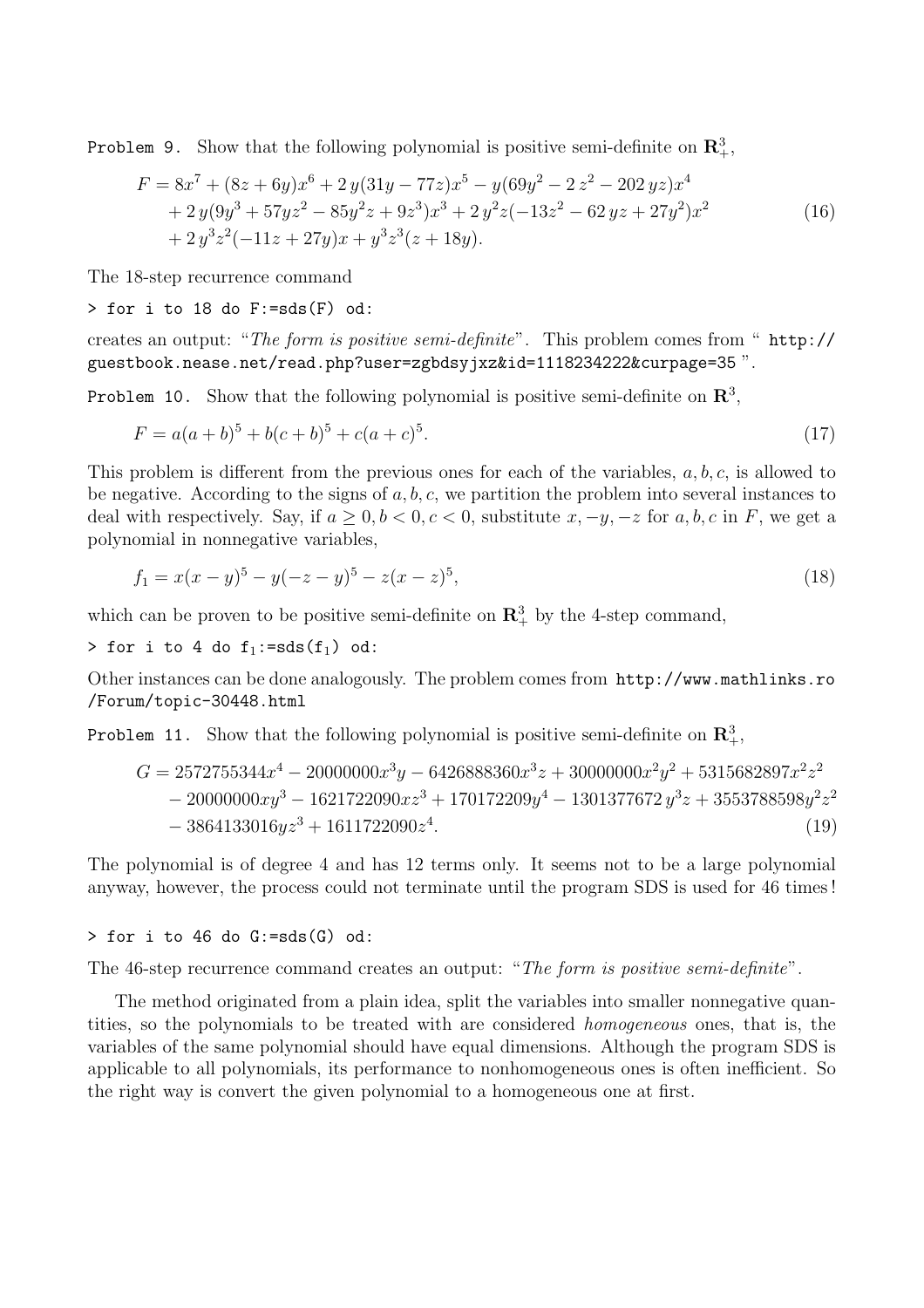#### 4 About Symmetric Forms

Presented in the paper is a heuristic method, not a complete algorithm. So far we cannot better define the set of such polynomials that the program SDS can successfully apply to. Approaches to this aspect are pending. We will, however, introduce in this section several relevant results about symmetric forms, i.e. homogeneous symmetric polynomials, without proofs.

A form F is called *trivially nonnegative* if the set  $DS(F)$  is trivially nonnegative.

**Theorem 1.** A symmetric 3-degree form  $f(x_1, x_2, \dots, x_n)$  with  $f(1, 1, \dots, 1) = 0$  is positive semi-definite on  $\mathbb{R}^n_+$  if and only if it is trivially nonnegative.

**Theorem 2.** A symmetric quaternary 4-degree form  $G(x_1, x_2, x_3, x_4)$  with  $G(1, 1, 1, 1) = 0$  is trivially nonnegative if and only if there exist 5 nonnegative numbers  $a_1, a_2, a_3, a_4, a_5$  such that  $G = a_1g_1 + a_2g_2 + a_3g_3 + a_4g_4 + a_5g_5$  where

$$
g_1 = 3x_1^4 + 3x_2^4 + 3x_3^4 + 3x_4^4 - 4x_1^3(x_2 + x_3 + x_4) - 4x_2^3(x_1 + x_3 + x_4) - 4x_3^3(x_1 + x_2 + x_4) - 4x_4^3(x_1 + x_2 + x_3) + 2x_1^2(x_2^2 + x_3^2 + x_4^2) + 2x_2^2(x_3^2 + x_4^2) + 2x_3^2x_4^2 + 4x_1^2(x_2x_3 + x_3x_4 + x_2x_4) + 4x_2^2(x_1x_3 + x_3x_4 + x_4x_1) + 4x_3^2(x_1x_2 + x_2x_4 + x_4x_1) + 4x_4^2(x_1x_2 + x_2x_3 + x_1x_3) - 24x_1x_2x_3x_4,
$$
  

$$
g_2 = x_1^2(x_2^2 + x_3^2 + x_4^2) + x_2^2(x_3^2 + x_4^2) + x_3^2x_4^2 - x_1^2(x_2x_3 + x_3x_4 + x_2x_4) - x_2^2(x_1x_3 + x_3x_4 + x_4x_1) - x_3^2(x_1x_2 + x_2x_4 + x_4x_1) - x_4^2(x_1x_2 + x_2x_3 + x_1x_3) + 6x_1x_2x_3x_4,
$$
  

$$
g_3 = 3x_1^4 + 3x_2^4 + 3x_3^4 + 3x_4^4 - 2x_1^3(x_2 + x_3 + x_4) - 2x_2^3(x_1 + x_3 + x_4) - 2x_3^3(x_1 + x_2 + x_4) - 2x_4^3(x_1 + x_2 + x_3) - 2x_1^2(x_2^2 + x_3^2 + x_4^2) - 2x_2^2(x_3^2 + x_4^2) - 2x_3^2x_4^2 + 3x_1^2(x_2x_3 + x_3x_4 + x_2x_4) + 3x_2^2(x_1x_3 + x_3x_4 + x_4x_1) + 3x_3^2
$$

all are symmetric quaternary 4-degree forms.

**Theorem 3.** A symmetric ternary 5-degree form  $F(x, y, z)$  with  $F(1, 1, 1) = 0$  is trivially nonnegative if and only if there exist 8 nonnegative numbers  $b_1, b_2, \dots, b_8$  such that

$$
F = b_1 f_1 + b_2 f_2 + \dots + b_8 f_8 \quad \text{where} \tag{20}
$$

$$
f_1 = x^5 + y^5 + z^5 - x^4(y + z) - y^4(x + z) - z^4(x + y) + xyz(x^2 + y^2 + z^2),
$$
  
\n
$$
f_2 = x^4(y + z) + y^4(x + z) + z^4(x + y) - x^3(y^2 + z^2) - y^3(x^2 + z^2) - z^3(x^2 + y^2)
$$
  
\n
$$
- 2 xyz(x^2 + y^2 + z^2) + 2 xyz(xy + yz + xz),
$$
  
\n
$$
f_3 = x^3(y^2 + z^2) + y^3(x^2 + z^2) + z^3(x^2 + y^2) - 2 xyz(x^2 + y^2 + z^2),
$$
  
\n
$$
f_4 = x^3yz + xy^3z + xyz^3 - x^2y^2z - xy^2z^2 - x^2yz^2,
$$